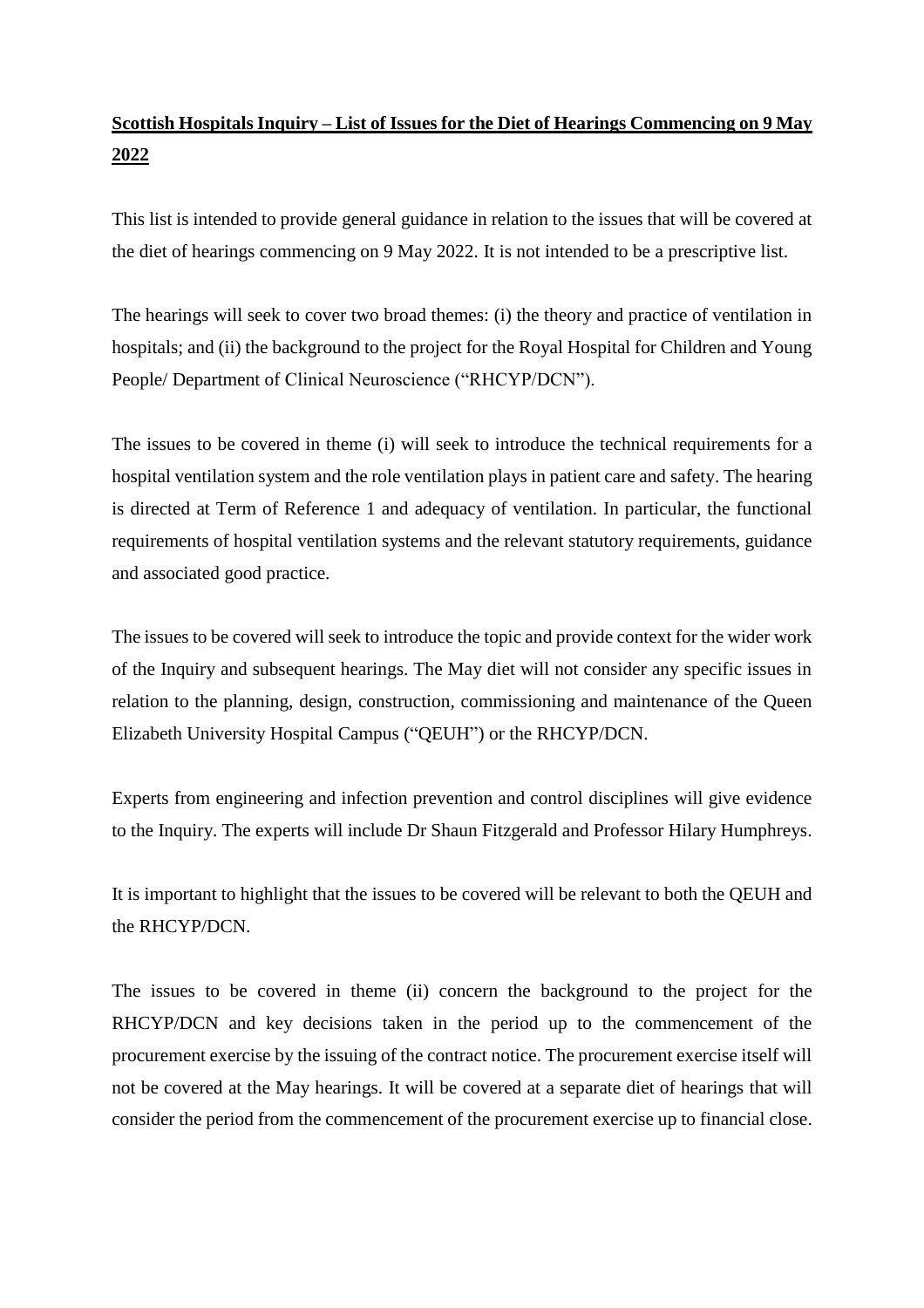The issues to be covered in theme (ii) are concerned with Term of Reference 2 and, in particular, the strategic definition, preparation and brief, concept design, and financing of the RHCYP/DCN. The governance structures in place at the start of the project are relevant to Terms of Reference 3 and 5. The choice of the site will be covered. This potentially engages Term of Reference 10.

## **Theme 1 – Theory and Practice of Ventilation in Hospitals**

The issues to be covered include:

- 1. The importance of ventilation in a hospital and, in particular, the role it plays in infection prevention and control.
- 2. The key stages in the development of a ventilation system for a hospital, including: design, installation, commissioning and validation.
- 3. The key requirements of a ventilation system in a hospital.
- 4. The parameters in a ventilation system (including pressure, air changes, temperature, filtration, and humidity).
- 5. Relevant standards and guidance for hospital ventilation systems, including Scottish Health Technical Memorandum 00 "*Best Practice Guidance for Healthcare Engineering – Policies and Principles*" and Scottish Health Technical Memorandum 03-01 "*Ventilation for healthcare premises*".
- 6. The consequences (if any) of a hospital ventilation system failing to comply with relevant standards and guidance in terms of patient safety and care.

## **Theme 2 – Background to the project and governance in relation to the RHCYP/DCN**

The issues to be covered include: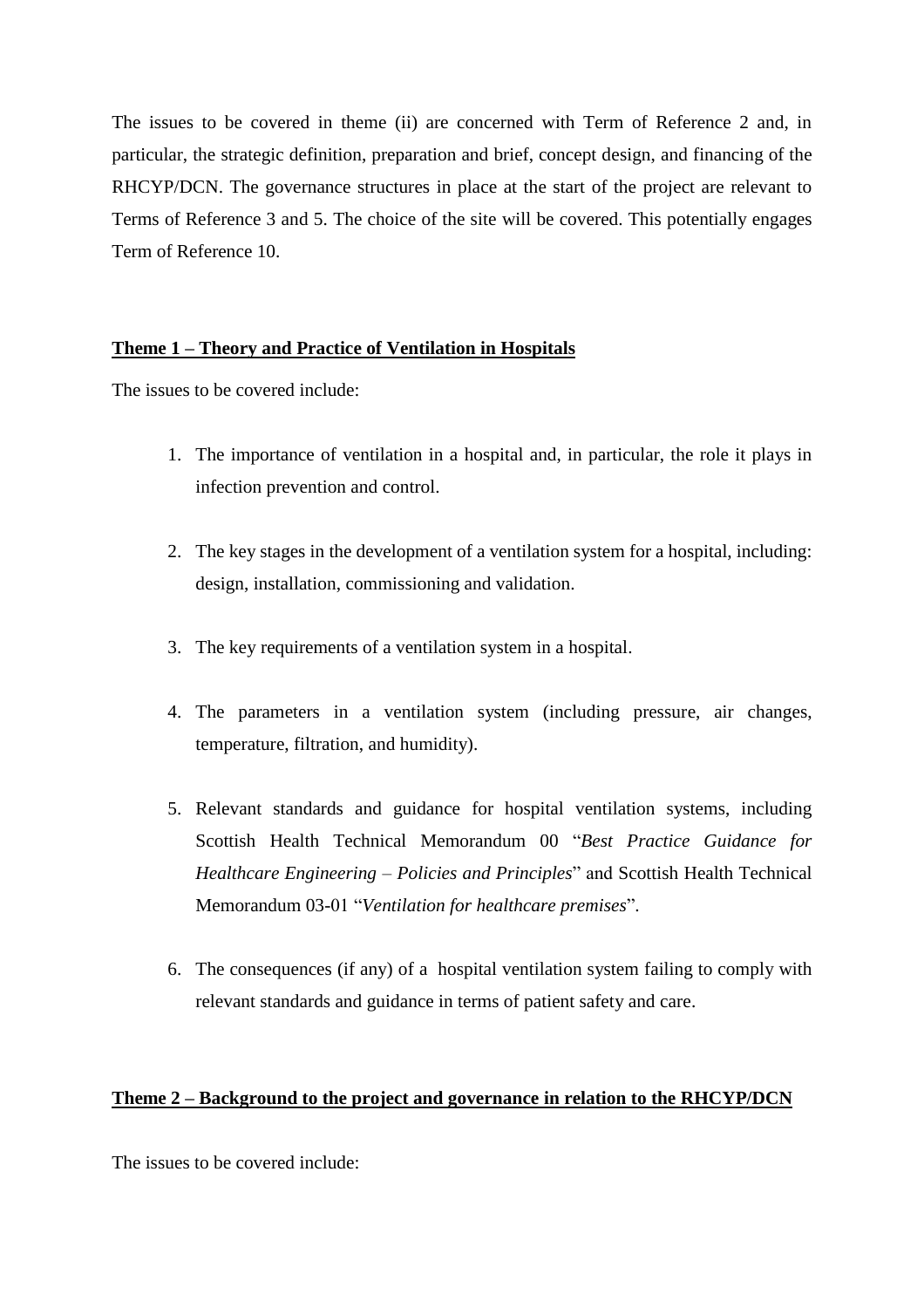- 1. The requirement for a new hospital.
- 2. The proposed site for the new hospital and whether there were any site constraints.
- 3. How key decisions were made in relation to the project in the period up to the commencement of the procurement exercise, including: (i) the decision to build a new hospital, (ii) the site of the new hospital, (iii) the funding model to be utilised, (iv) the procurement process to be followed and (iv) the utilisation of a Reference Design approach.
- 4. The development of the Outline Business Case and Full Business Case.
- 5. The oversight structures in place throughout the business case processes, including oversight of design and design assessment processes.
- 6. The respective roles of NHS Lothian, the Scottish Futures Trust, the Scottish Government, Mott MacDonald Limited and any other relevant parties in the period up to the commencement of the procurement exercise.
- 7. The governance procedures that the Scottish Government, NHS Lothian and any other relevant parties had in place for the project in the period up to the commencement of the procurement exercise.
- 8. The difference between an exemplar design and a reference design.
- 9. Whether an NHS Design Assessment Process (NDAP) assessment was undertaken in relation to the project.
- 10. The Key Stage Review process ("KSR"), including, in particular: (i) the purpose of KSR, (ii) what the process involves, (iii) the key individuals involved, and (iv) when reviews were undertaken.
- 11. Technical advice provided to key decision makers in the period up to the